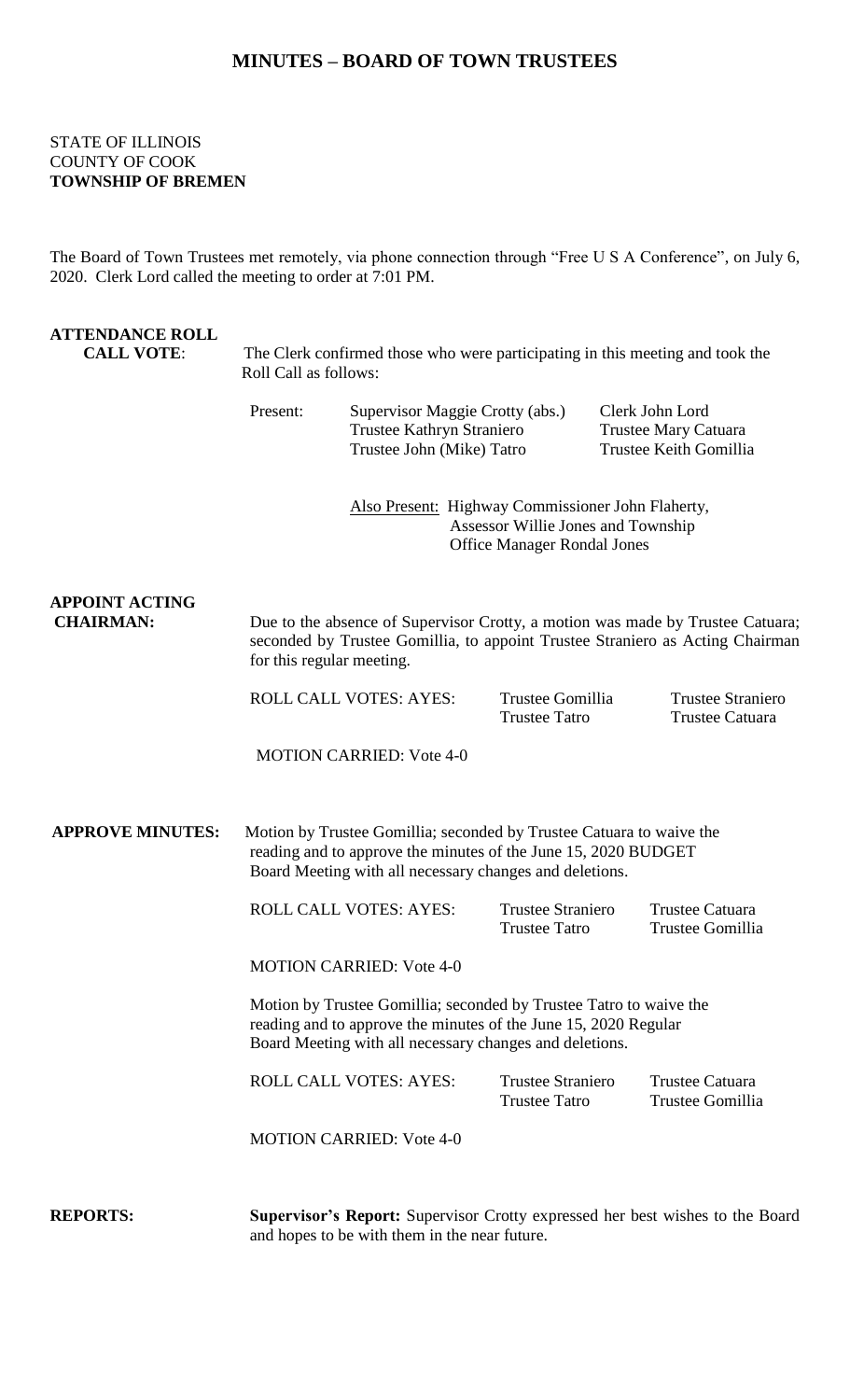## **MINUTES – BOARD OF TOWN TRUSTEES**

**Highway:** Highway Commissioner Flaherty said that employees of his department will be wearing badges to identify them to the public. On July  $15<sup>th</sup>$ bids will be opened at Farnsworth Engineering on the two upcoming projects. A new Ford truck has been leased by the highway department.

**Assessor's Office:** Assessor Jones said that the Cook County Assessor's Office opened today. Assessor Jones said that individuals who recently received their tax bills should check them to make sure they are getting their entitled exemptions. His office has been busy. From August  $6<sup>th</sup>$  to September 11<sup>th</sup> appeals can be made by appointment only. Taxpayers should call his office to set up an appointment. Appeals applications can also be dropped off at his office.

**Other:** Deputy Clerk Jones said the walk in traffic to the Township Office was slow, but phone calls are high. Senior Wheels has lost 50% of their drivers because of the pandemic. Drivers are needed and can apply at the Township Office. Joan Trafficanta, the manager of Senior Wheels, will be retiring on August  $1<sup>st</sup>$ .

#### **OLD BUSINESS:** NONE

**NEW BUSINESS**: A report was submitted by Ron Szabo concerning the presence of NAMI and SERTOMA in the township (a copy of the report is attached). Several Board members had questions concerning the agreements that will bring these organizations into the Township. In hopes that they can receive answers to their questions, a motion was made by Trustee Catuara; seconded by Trustee Tatro to place this on the agenda for the next regular Bremen Township Board meeting of July 20, 2020.

ROLL CALL VOTES: AYES: Trustee Straniero Trustee Catuara

Trustee Tatro Trustee Gomillia

MOTION CARRIED: Vote 4-0

### **PRESENTATION OF BILLS:**

| <b>CORP BILLS:</b> | The following bills were audited by the Board for the General Corporate Fund in |
|--------------------|---------------------------------------------------------------------------------|
|                    | the amount of: $$ 43,305.45$ .                                                  |
|                    |                                                                                 |

Motion by Trustee Gomillia; seconded by Trustee Tatro to approve payment of the General Corporate bills.

| ROLL CALL VOTES: AYES: | Trustee Straniero | Trustee Catuara  |
|------------------------|-------------------|------------------|
|                        | Trustee Tatro     | Trustee Gomillia |

MOTION CARRIED: Vote 4-0

GA BILLS: The following bills were audited by the Board for the General Assistance Fund in the amount of: **\$ 7,585.84**.

> Motion by Trustee Catuara; seconded by Trustee Gomillia to approve payment of the General Assistance bills:

| ROLL CALL VOTES: AYES: | Trustee Straniero | Trustee Catuara  |  |
|------------------------|-------------------|------------------|--|
|                        | Trustee Tatro     | Trustee Gomillia |  |

MOTION CARRIED: Vote 4-0